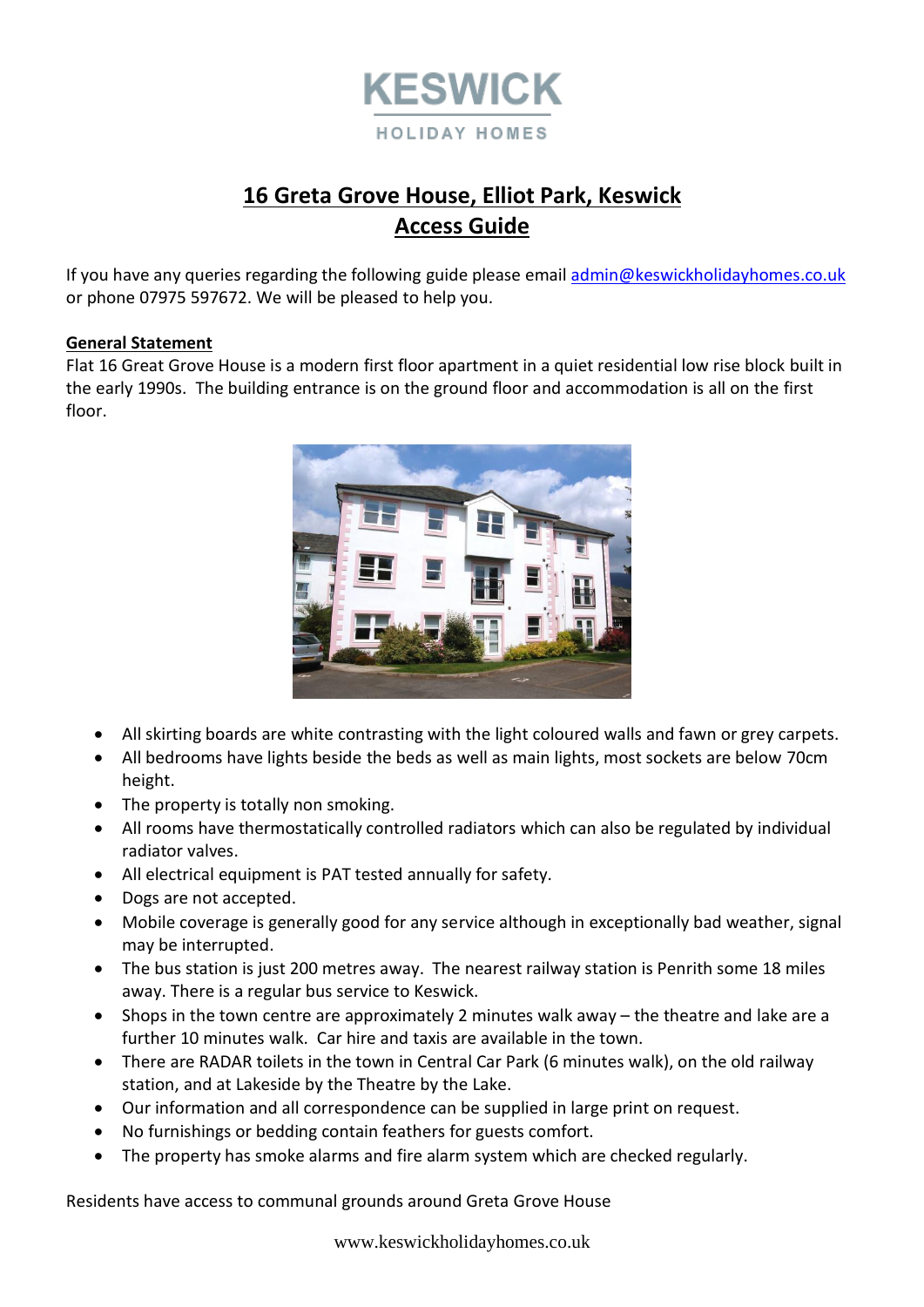

# **Car Park**

Space No 16 is 250cm wide and 5m long. The car park is tarmac and is level. There is a very small 4cm sloping step onto a paved pathway 120cm wide which leads to the entrance to Greta Grove House.

# **Greta Grove House Entrance**

The apartment Key safe is in the porch area and is 140cm high. Bell height 122cm; Keyhole height 101cm Threshold step over front door is 4cm high and 8cm wide. The building front door 78cm wide.



# **Building Hallway**

The main building hallway is light, with glass doors and is lit with a central light. There is also an emergency lighting system when required. The floors are carpeted with short pile durable carpet.

## **Lift and Stairs**

There is a lift serving the first and second floors. There are two sets of 8 stairs to the first floor. Each stair is 26cm wide and 17cm deep.

#### **Entrance to Apartment 16**

There is a door on right hand side of the hallway, leading to apartments 15 and 16. The door is 82cm wide.

A corridor of length 320 cm and width 105cm leads to the front door of apartment 16. The apartment front door is 82cm wide and keyhole height is 93cm.

The apartment layout is as follows:

# **Hallway**

The apartment hallway is L shaped, set out as follows:one side leading to the kitchen and lounge/dining room - free space is 357cm x 100cm. There are coat hooks at height of 178cm and central heating thermostat is at height 140cm

• the other side leads to the two bedrooms and bathroom – free space 376cm x 85cm. There is an intercom phone for visitor call at height 122cm

The apartment has short pile fitted carpet throughout except for the ensuite bathroom and kitchen.

**Kitchen** Door width 72cm



www.keswick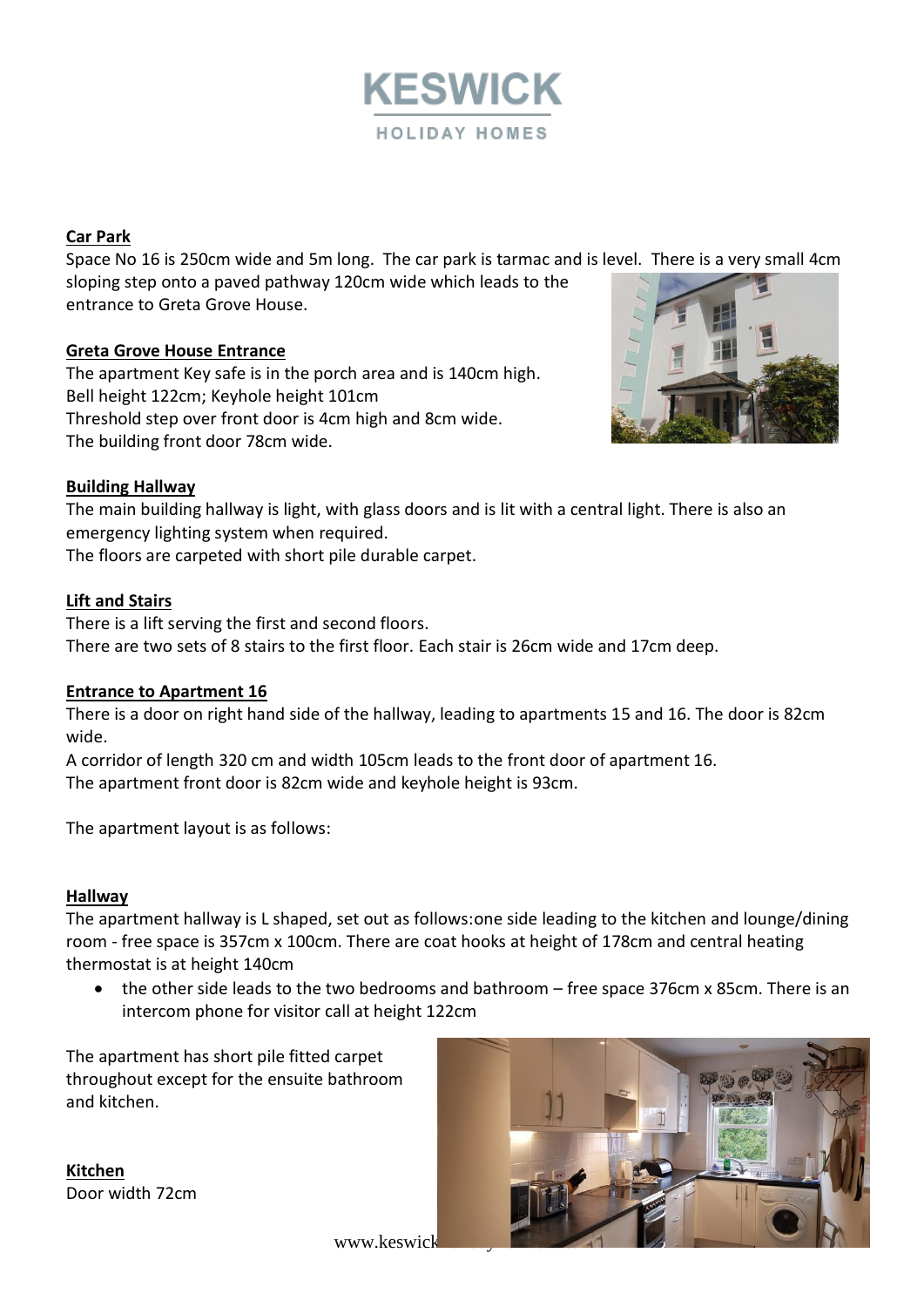

Floor covering is linoleum, fitted approx. November 2019 Light switch 135cm high Work surfaces 90cm high, depth 60cm with sockets 15cm higher than work surface. Free space in kitchen 360cm x 130cm

# **Lounge/Diner**

Door width 82cm, there is a free space of 290cm x 190cm as you enter the room 3 seater sofa and 2 seater sofa, seat height 40cm, arm height 50cm Free space in room approximately 350cm x 180cm Furniture can be moved to offer greater access when necessary. There is a fire place with a 5cm step up. Nest of tables – height 50cm Light switch 135cm high All sockets are 38cm high or below Remote control for TV & DVD Rectangular extendable table, height 73cm. Standard size is 120cm x 80cm 4 dining chairs, seat height 44cm





# **Double Bedroom**

Bed height 60cm Light switch at 135cm Free space to sides of bed 180cm x 90cm to the left and 180cm x 90cm to the right Free space at bed end 210 x 70cm

**Ensuite Bathroom** Door width 72cm Pull cord light switch 127cm high Toilet 43cm high Sink 78cm high Toilet roll holder 70cm high Single shower cubicle, door opens to 53cm wide, step into cubicle is 28cm high The floor is linoleum and free space in the bathroom is 120cm x 70cm